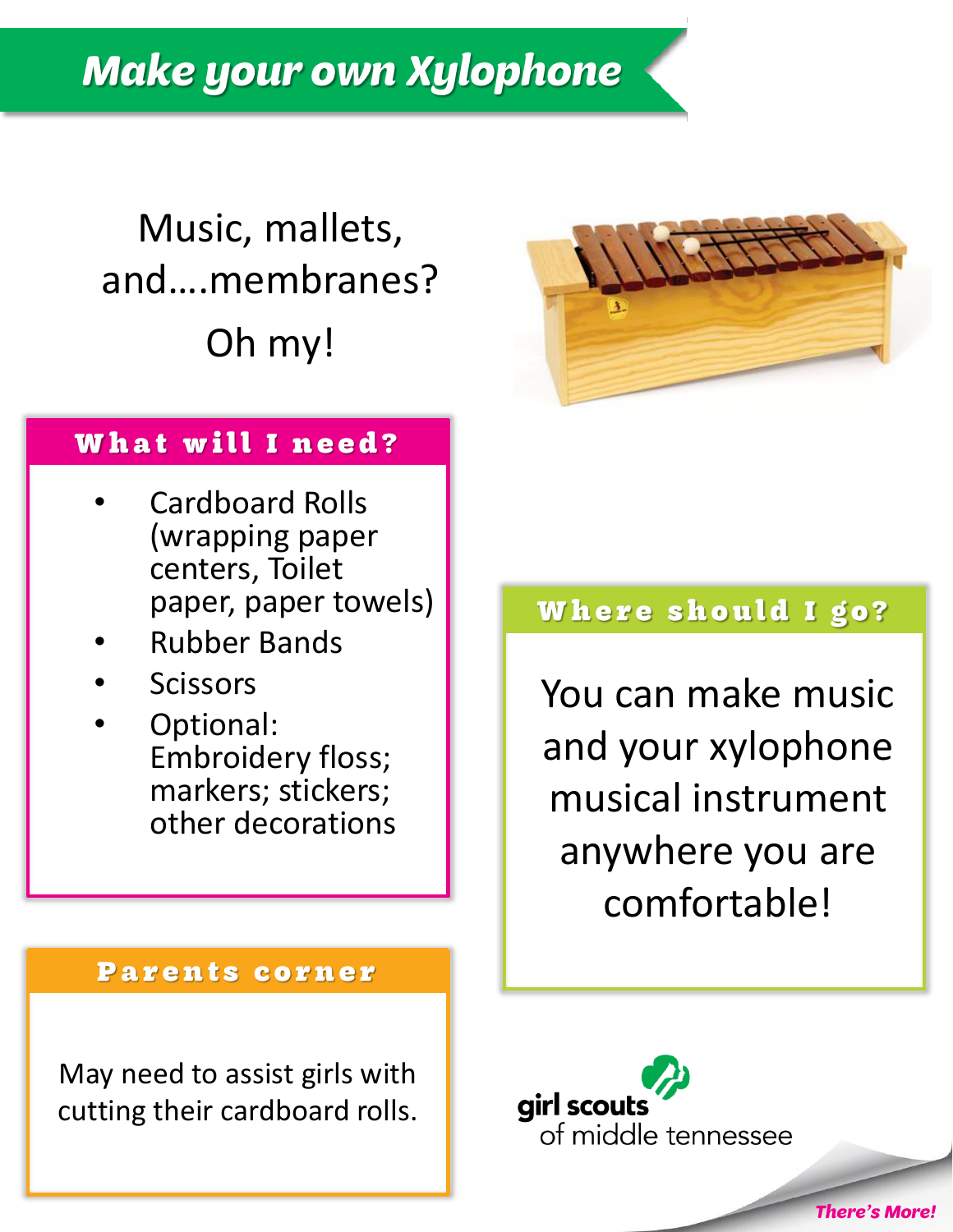## What do I already know?

1. What is a xylophone?

2. What is a mallet?

3. How does a xylophone or a drum produce sound?

4. What part of your ear allows you to hear?

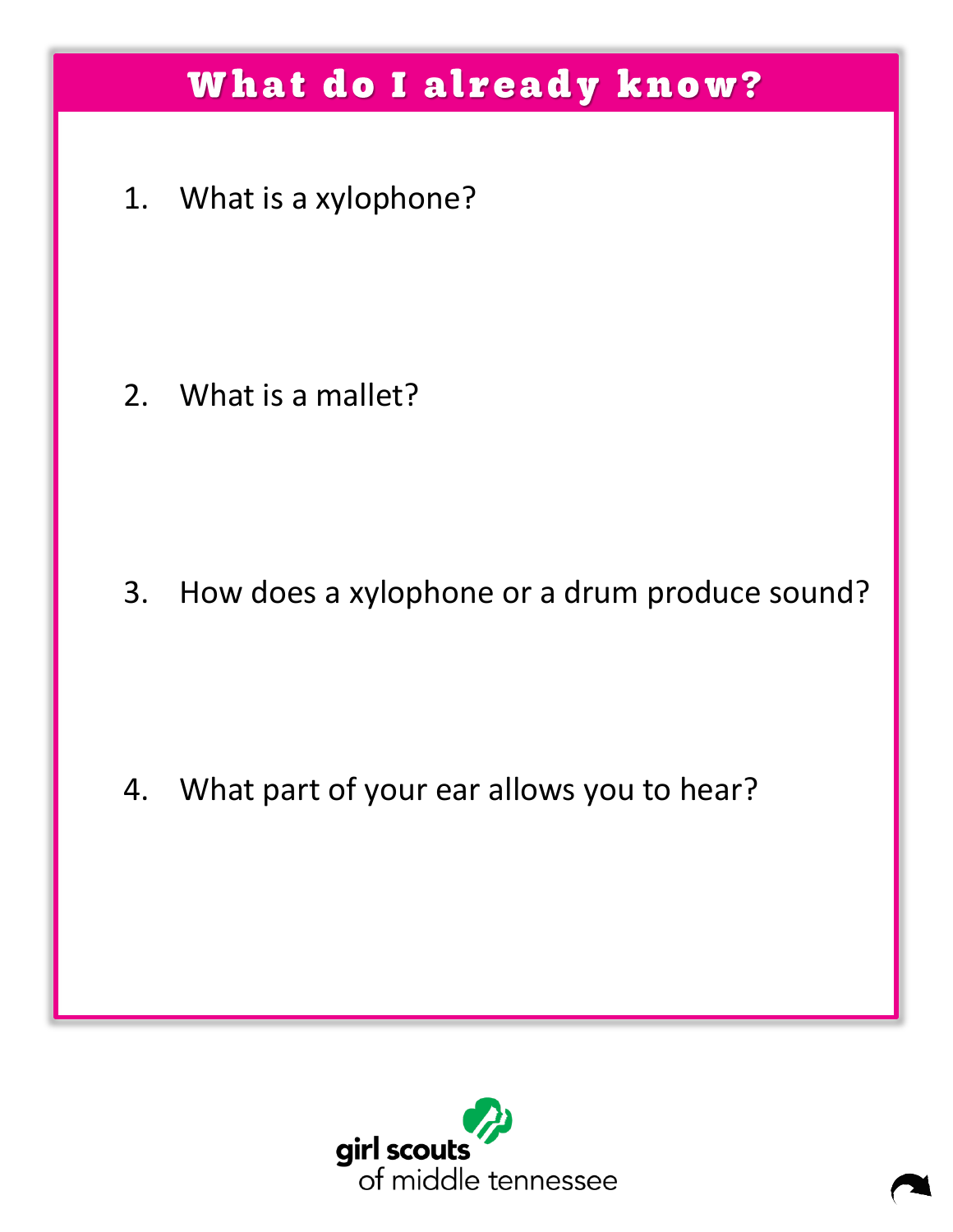## **INSTRUCTIONS**

- 1. Cut 5 different lengths cardboard tubes with each tube 1 inch smaller than the tube above.
- 2. Start with the two smallest tubes. With a rubber band but the band around the smallest tube. Twist the rubber band to look like an 8 and then loop it around the other tube.
- 3. Repeat step 2 and separate the rubber band equal distance apart.
- 4. Attach the next biggest tube using the same rubber band method. Continue this until all 5 tubes are connected with rubber bands.
- 5. Optional: Weave the embroidery floss in and out of the tubes for decorations. Also use markers and stickers to decorate your xylophone.
- 6. Find different types of mallets to use on your xylophone like: straws. Chop stick, plastic spoons, sticks, pencils.
- 7. Make Music!

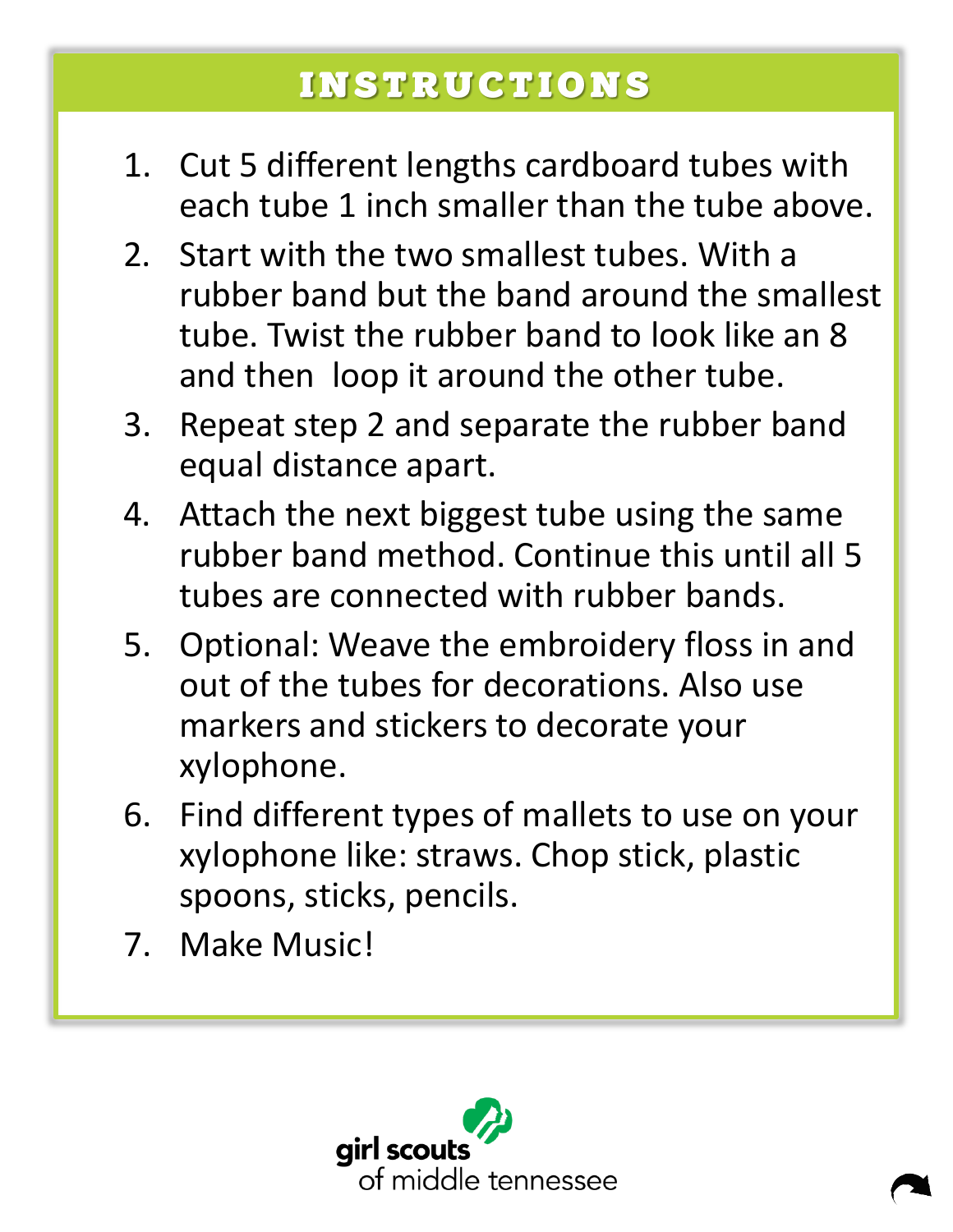## What did I learn?

- 1. Which tubes create a lower sound? Which tubes create a higher sound?
- 2. What happens when you use different type of mallets on your xylophone?
- 3. What other materials or items can you use to create different types of xylophones?